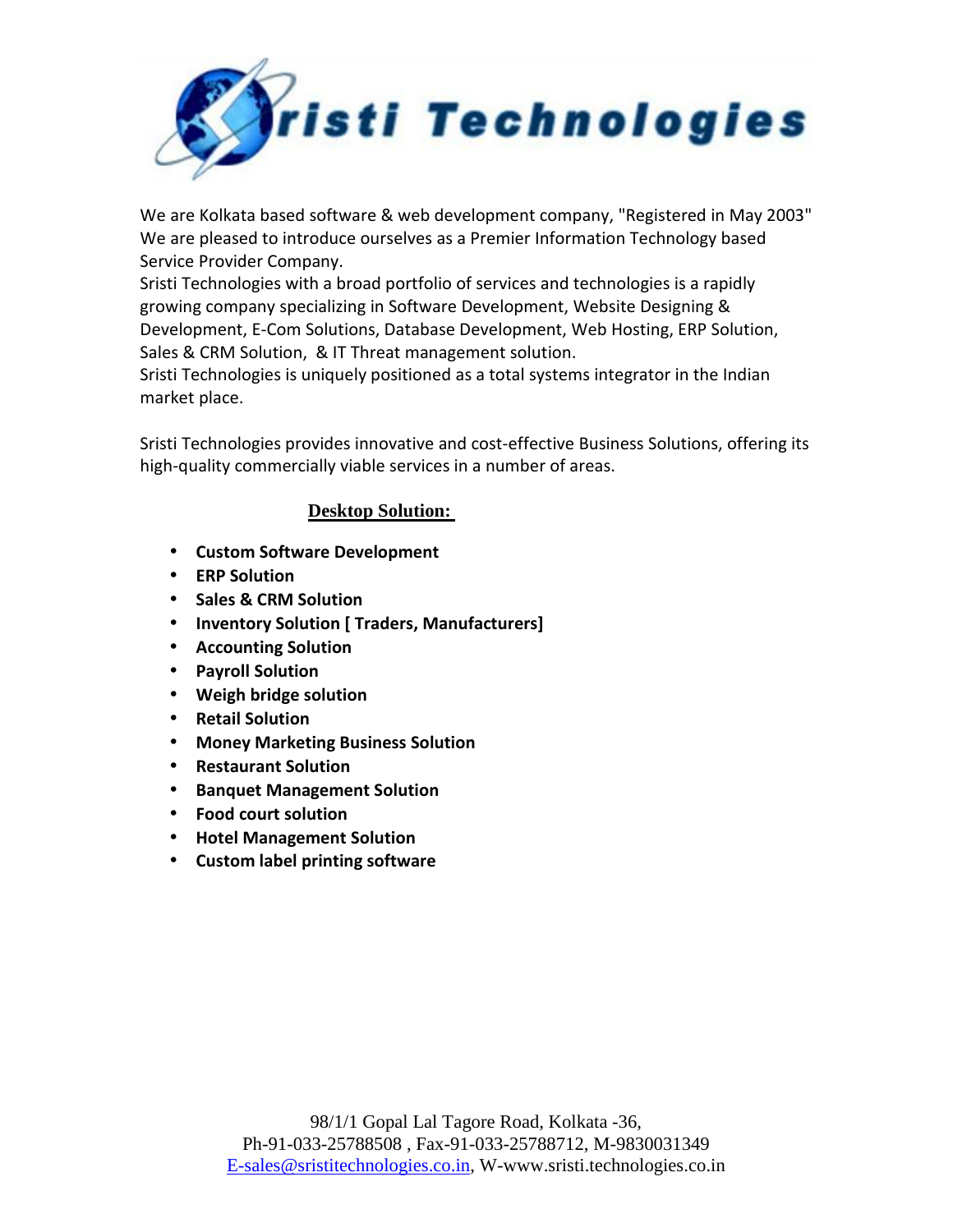

## **Web Solution:**

- **Website Designing/Development (CSS,Flash, PHP, ASP, DOT NET, JAVA)**
- **Goggle Gadgets implementation**
- **CRM Solution**
- **E-Commerce Solutions**
- **Zen cart site**
- **CMS Website (joomla, Word Press)**
- **Database Solution ( MySQL, MS-SQL, Oracle, Sybase, MS Access)**
- **Hosting Services(Web & Windows)**
- **Business Mail Solution**
- **Search Engine Optimization**

## **Design Solution**

- **Business Presentation**
- **Brochure Design**
- **Leaflet Design**
- **Catalogue Design**
- **Logo Design**
- **Business Card Design**
- **Letter Head Design**
- **Business Envelope Design**

## **Product Implementation**

- **IT Threats & Security Solution.(Quick Heal, Nortan, Kaspersky)**
- **Surveillance Accessories (Cameras, Fire Alarm)**
- • **Attendance System (Biometric, Smart card).**
- **Server, Networking ,WIFI Installation**